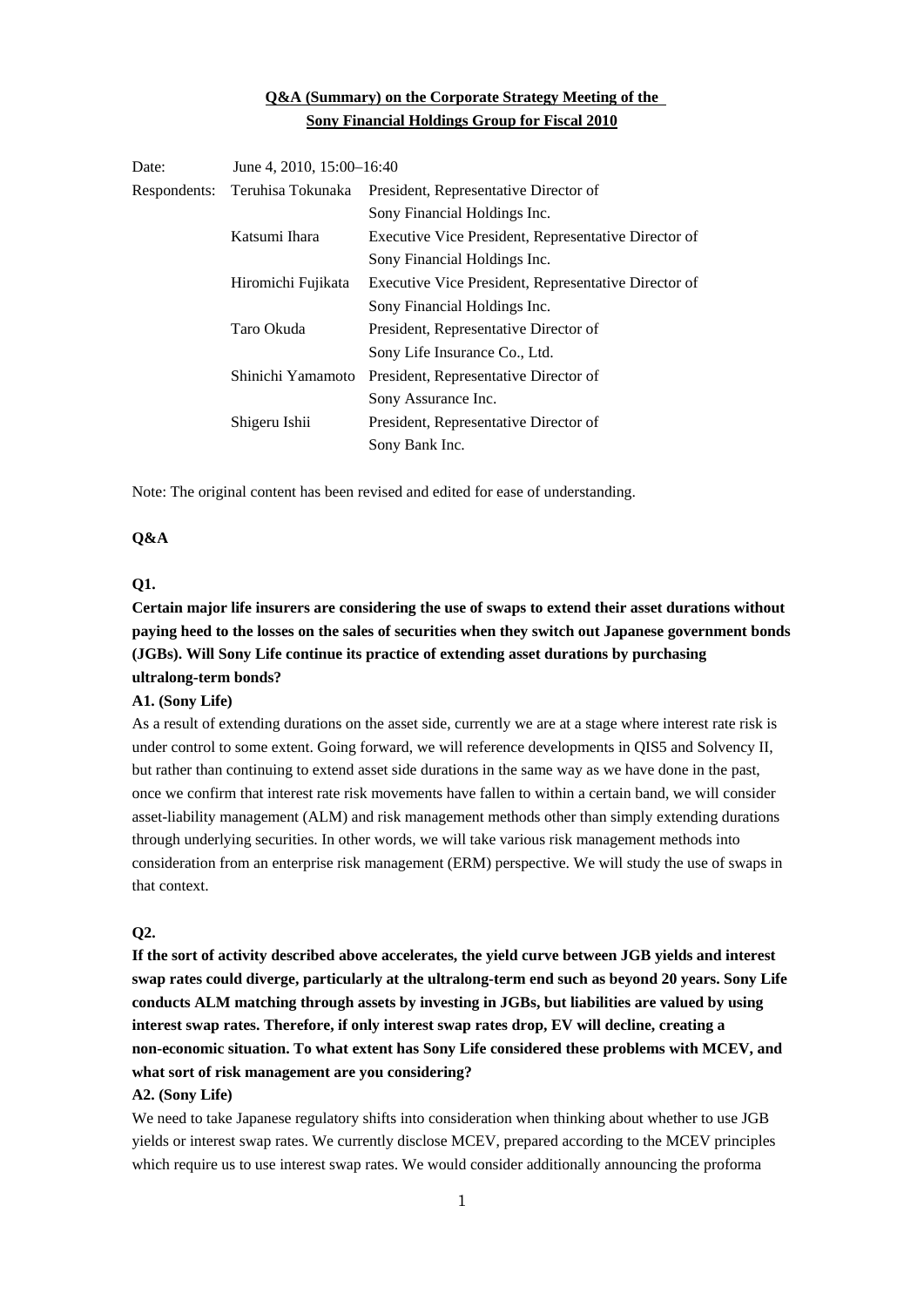MCEV using JGB yields if swap rates were to diverge sharply against JGB yields. With regard to our current use of interest swap rates, we will consider our future change of applicable rates, after taking into account regulatory shifts.

### **Q3.**

# **What is the timeline on Sony Life's plan to move into Taiwan? If you move quickly, you could set up operation by hiring people from Prudential Taiwan, which operates the same sort of consulting-based sales channels as Sony Life operates in Japan. What do you think about that? A3. (Sony Life)**

For the past several years, bancassurance (providing insurance through a bank) has been mainstream in the Taiwanese life insurance market. In 2009, bancassurance accounted for around 60% of new policies, so in addition to the Lifeplanner sales channel we need to take into consideration the sale of insurance through banks. Our product strategy also needs to take into consideration the differences that exist between Taiwanese and international accounting standards. At the moment, it is also under study to determine whether to prioritize Taiwan or Mainland China.

## **Q4.**

**Sony Assurance's medium-term plans reveals a slowdown of annual top-line growth to around 8%. In addition, the earned/incurred loss ratio is forecast to rise to 68%. Does this mean that you have hardly incorporated increases in insurance premium rates in the revision of the Reference Loss Cost Rates (advisory pure risk premium rates) set out by Non-Life Insurance Rating Organization of Japan ? Or does this plan assume that the growth in the industry itself will level off?** 

## **A4. (Sony Assurance)**

Medium-term plan targets are set through an accumulative process of best efforts expected by sales divisions in rather precise manner. To the question about factoring in rate changes, we plan to make changes that take this into consideration, while striking a balance between keeping our underwriting competitiveness and improving profitability. Competition is growing more stringent, and there is hardly any variation between the targets in our medium-term plan and actual results even after incorporation of rate changes, we do not expect to see any sudden spike in performance.

## **Q5.**

# **Compared with fiscal 2009 figures, the rate of increase in the earned/incurred loss ratio moving toward fiscal 2012 appears fairly steep. Do you expect the earned/incurred loss ratio to shoot up suddenly from fiscal 2010, or do you forecast a more gradual rise?**

### **A5. (Sony Assurance)**

We expect a gradual increase.

### **Q6.**

# **If your product development takes MCEV into account, you will end up creating products that hold little attraction for customers. Please share your thoughts on product development.**

## **A6. (Sony Life)**

From a management perspective, we cannot continue to sell products that work negatively on EV, but paying too much attention to EV would result in unattractive products and a loss of credibility with policyholders. Product development must strike a balance between the two.